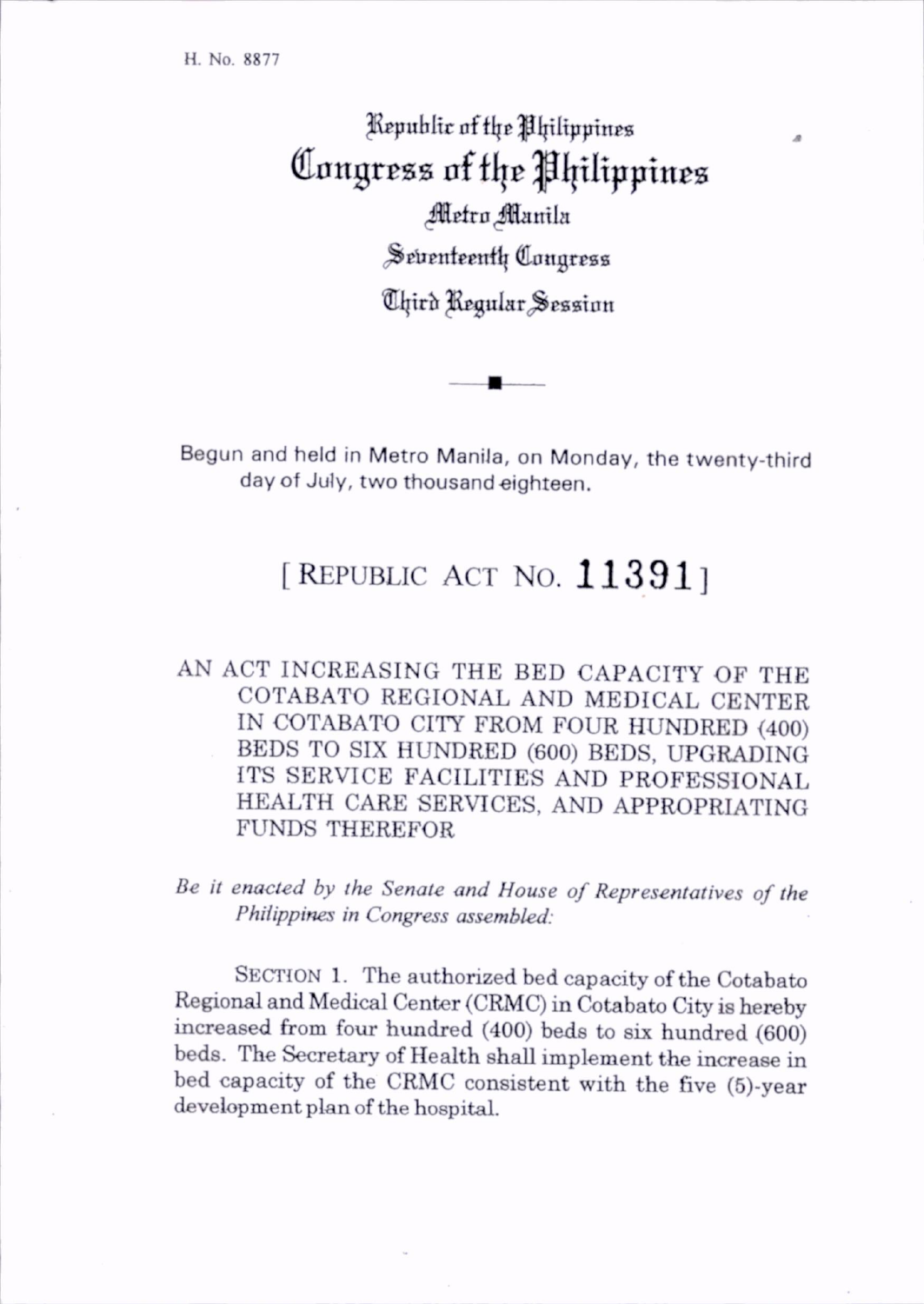Sec. 2. The existing service facilities and professional health care services of the CRMC are hereby upgraded commensurate to the increase in its authorized bed capacity as herein provided for in Section 1.

The existing workforce, the budget for personnel services, m aintenance and other operating expenses of the CRMC shall also be increased correspondingly. The Secretary of Health shall, in coordination with the Secretary of Budget and Management and the Commissioner of the Civil Service Commission, and after consultation with the Chief of CRMC, determine the additional plantilla positions to be created and filled up.

Sec. 3. The Secretary of Health shall immediately include in the Department's programs the implementation of this Act, the funding of which shall be included in the annual General Appropriations Act.

Sec. 4. All laws, decrees, issuances, rules and regulations or parts thereof inconsistent with this Act are hereby repealed or modified accordingly.

Sec. 5. This Act shall take effect fifteen (15) days after its publication in the Official Gazette or in a newspaper of general circulation.

Approved,

President of the Senate

VICENTE C. SQTTO III GLORIA MACAPAGAL ARROYO Speaker of the House of Representatives